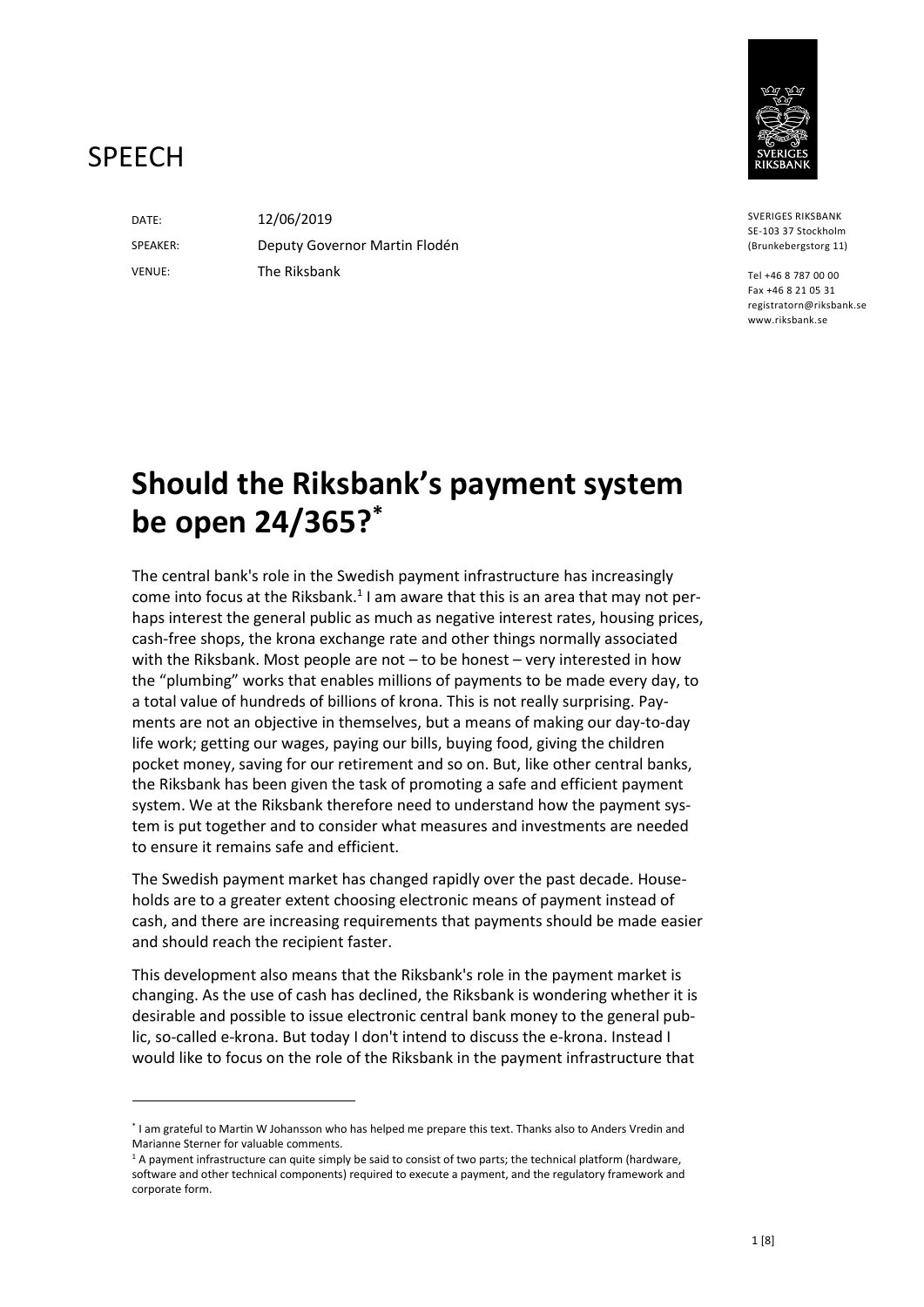

banks and other financial institutions use to pay one another. This infrastructure is used in the background when most of the payments in Sweden are executed, or settled, as it is also called.

Central banks play an important role in enabling households and companies to make payments to one another by using financial institutions as an intermediary. The Riksbank functions as a hub and supplies a payment system with accounts where financial institutions can hold money ("central bank money"). The institutions that take part in the Riksbank's payment system can then pay by moving money, on behalf of themselves or their clients, between the participants' accounts.

When central bank money is used in a transaction, an asset with counterparty risk is converted into a safe and liquid claim on the central bank. Central bank money is safer than other money, as a central bank can always meet its obligations in domestic currency. It is important for financial institutions to be able to pay in central bank money, as they would otherwise be burdened with counterparty exposures when paying.<sup>2</sup> Central bank money and the possibility to make safe payments are thus closely linked.

The Riksbank needs to adapt its payment system so that the infrastructure remains safe and cost-efficient as technology develops and the payment market is changing. A growing trend both in Sweden and abroad is that households and companies expect to make payments at any time they like. The payment system we offer today therefore needs to be supplemented with a new system that is open 24 hours a day and adapted to the instant settlement of large volumes of payments. My assessment is that the best way for the Riksbank to attain this target is to make the Swedish krona available on the same technical platform as the European Central Bank (ECB) and the Eurosystem use.<sup>3</sup> By taking advantage of the economies of scale that arise here, the right conditions are created for cutting transaction costs for Swedish households and companies. It would also mean that the Swedish payment infrastructure is to a greater extent harmonised with the rest of the EU, which can increase competition and the quality of the payment services offered to Swedish customers.

#### **RIX plays a central role in the Swedish payment system**

The payment system the Riksbank currently supplies to financial institutions is called RIX. Institutions wishing to become participants in RIX enter into an agreement with the Riksbank. The Riksbank is a public institution, which means that entry to the RIX system is given on competitively neutral terms to institutions meeting the conditions that are set.

It is difficult to overestimate the importance of RIX for the Swedish economy. From the time that RIX opens at 0700 hours on a typical working day until it closes at 1700 hours, a good 20,000 payments are settled to a total value of more than

**.** 

<sup>2</sup> According to the international standards on financial infrastructure issued by the CPMI-IOSCO, systemically important infrastructures should settle in central bank money whenever it is practically possible.

<sup>&</sup>lt;sup>3</sup> The Eurosystem consists of the European Central Bank and the national central banks in the euro area.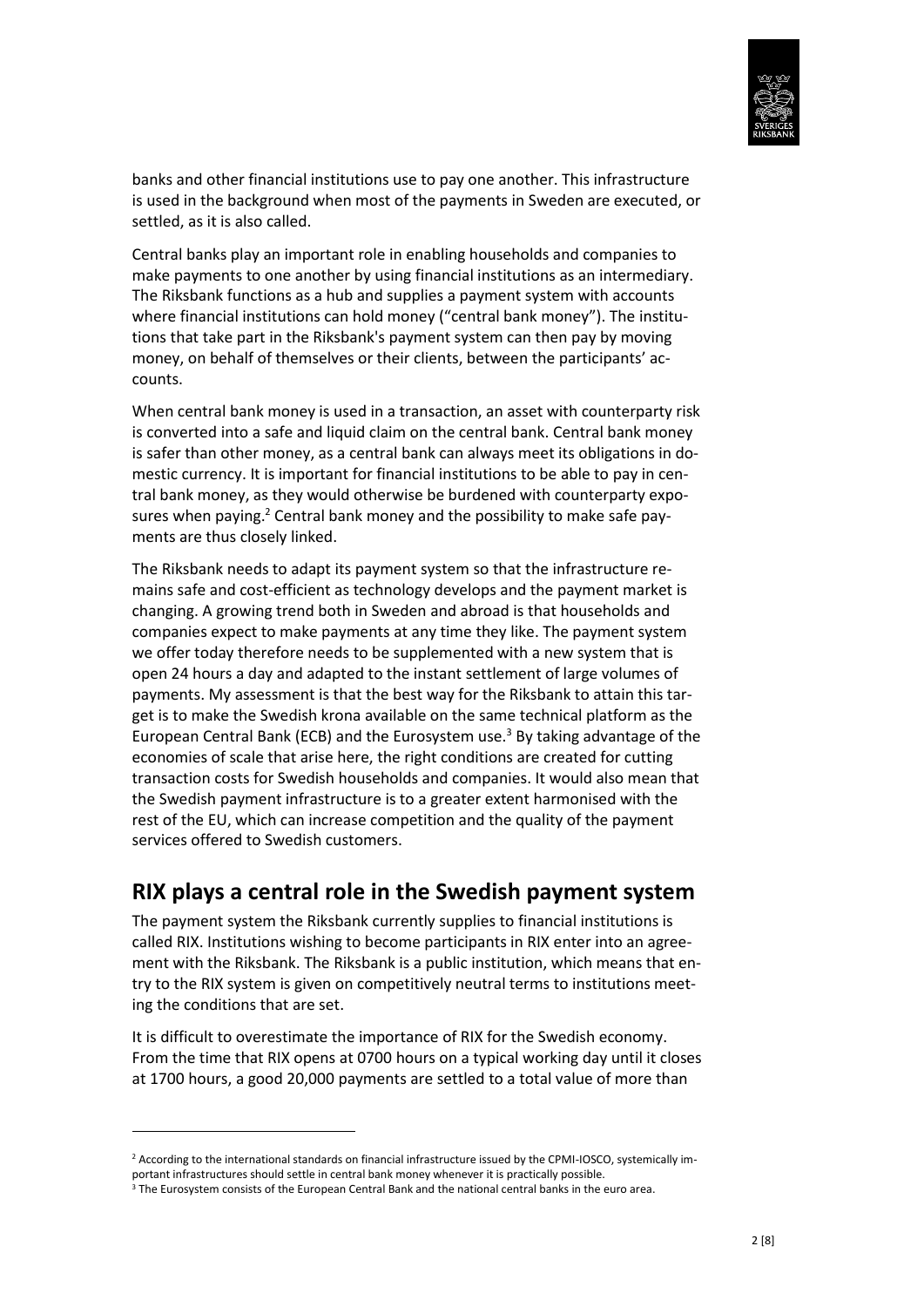

SEK 600 billion.<sup>4</sup> RIX is the hub of the Swedish payment system and it is therefore also logical that the functions and accessibility of RIX will be in focus when the Riksbank upgrades its capacity to meet the challenges of the future payment market. The Riksbank is not in any unique situation in this respect. Many other central banks are now considering upgrading their payment systems.

#### **Payment flows now...**

Historically there has been a differentiation between large-value and smaller payment, also known as retail payments. The large-value payments include payments between the banks' major customers, international payments, payments to and from financial infrastructures and the Riksbank's own transactions. This type of payment is often large, time-critical and settled one by one in RIX according to the principle of "first in, first out".<sup>5</sup> Retail payments are the millions of smaller everyday payments made between households, companies and authorities, for instance card payments in the retail trade, wage payments, pensions and normal payment of invoices.

Retail payments that are not settled directly are normally first compiled and aggregated by a clearing house (in Sweden by Bankgirot) and then settled in RIX according to a predetermined timetable, this is also known as batch clearing. However, this regime is now being disrupted as technology has reached such a level of maturity that it is possible to send small payments without clearing to reach the recipient in the space of seconds. At the Riksbank we call this type of payment an instant payment.<sup>6</sup> This is often called "swishing" in popular speech, after the mobile app used to make the payment. Swish has really taken Sweden by storm and is one reason why the use of cash is declining here.<sup>7</sup> Today around 70 per cent of the Swedish population has access to the app and in 2018 almost 400 million instant payments were made with it.

The settlement of a payment by Swish takes place on a platform known as "Betalningar i Realtid, BiR" (payments in real time), which is owned by Bankgirot. Swish payments are thus settled in money issued by a commercial institution and therefore differ from other payments that are settled in central bank money. Another difference between BiR and RIX is that BiR is accessible 24 hours a day, every day of the year, "24/365". The average transaction in BiR is much smaller than the average transaction in RIX, which is a natural consequence of the payments made with the Swish app being small. However, there are no technological limitations preventing larger payments being settled instantly. But there will then be high demands on the safety of the settlement procedure, and settlement should then be in central bank money.

**.** 

<sup>4</sup> The Riksbank has decided to extend the opening hours for RIX from 0700-1700 to 0700-1800 with effect from October.

<sup>5</sup> Almost all central banks own and operate payment systems with the same kind of functions as RIX. These systems are referred to as "Real-Time Gross Settlement" (RTGS) systems or "Large Value Payment Systems" (LVPS).

<sup>&</sup>lt;sup>6</sup> Instant payments is the most common term; other terms include "real-time payments" or "faster payments". For a more detailed description, see [The quest for speed in payments, BIS Quarterly Review, March 2017.](https://www.bis.org/publ/qtrpdf/r_qt1703g.htm)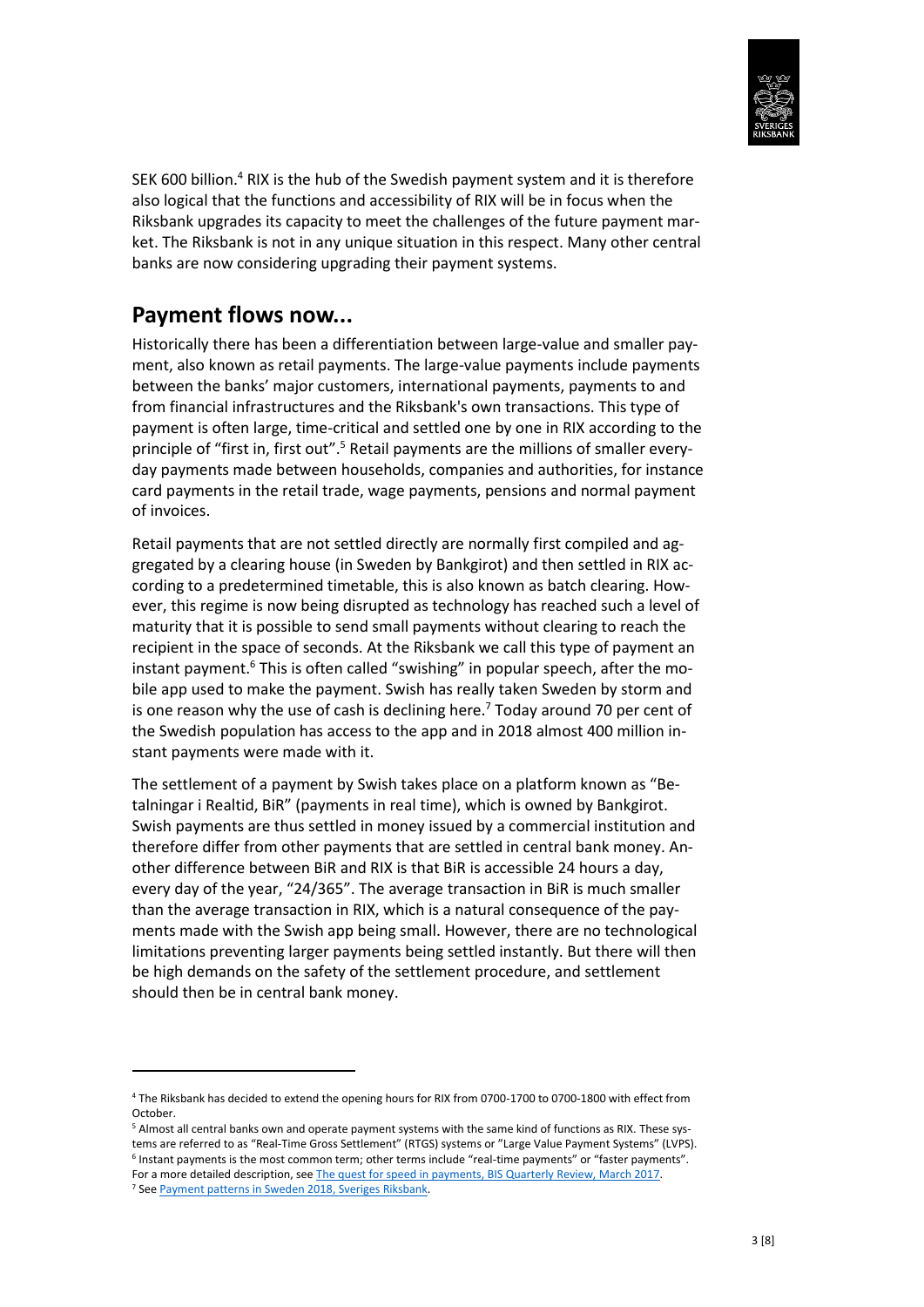

### **... and in the future?**

It is of course impossible to know how the payment market will look in 5-10 years' time, but a qualified guess is that instant payments will become increasingly important. New payment products that are introduced can be settled immediately if the client so desires, for instance, through online banks, "point of sale" or e-commerce platforms. Many payments that are now cleared by batch clearing will probably move to instant settlement. For instance, since 2018 it has been possible to make payments by Swish to the Swedish Tax Agency.

It is also conceivable that a mixture of batch-based and instant settlement may arise, where payments are settled individually but at predetermined points in time. In the long run, it is not improbable that some of the payments now made separately in RIX will move to other platforms that enable instant payments. It is clear at any rate that the taxonomy used for payments (large-value/retail, instant settlement/batch settlement and time-critical/not time-critical) will become more blurred.

The Riksbank is standing at a crossroads here. Should the Riksbank continue to supply solely an infrastructure equivalent to RIX that is primarily suitable for largevalue, time-critical payments during office hours on weekdays and leave the other settlement of payments between financial institutions to the private sector? Or should the Riksbank also supply an infrastructure that enables settlement in central bank money in seconds 24/365? Or to put it a different way: Should the Riksbank's payment system be open all the time?

#### **Do we need a settlement service 24/365?**

The answer is not entirely clear, but much indicates that the Riksbank will find it more difficult to carry out its task of promoting a safe and efficient payment system in the future if we don't raise our level of ambition regarding the services now offered to RIX participants. I see two main reasons for this.

First, settlement in central bank money is the safest means of settling payments. Private settlement platforms can, with the aid of the central bank, imitate part of the security offered by settlement in central bank money. In Sweden, this is done by the institutions that are participants in BiR allocating money in a special client funds account in RIX that acts as collateral for the payments settled in BiR.

This hybrid system has enabled instant payments in Sweden without the Riksbank's payment system having to be rebuilt from scratch. As long as the volumes are relatively small, this type of system is fully adequate, but financial stability will become increasingly dependent on the reliability of these hybrid systems if the volumes increase substantially. Sooner or later one therefore reaches a point where it is difficult to see the value of a hybrid system that tries to copy the safety offered by central bank money if the central bank could just as well offer this settlement itself. The Riksbank would in addition be able to offer participants better and more cost-efficient liquidity management than is possible in a private system.

Second, the payment system is one of the economy's critical infrastructures. The institution that is responsible for the settlement of payments between financial institutions gains a considerable influence over the payment system as a whole. If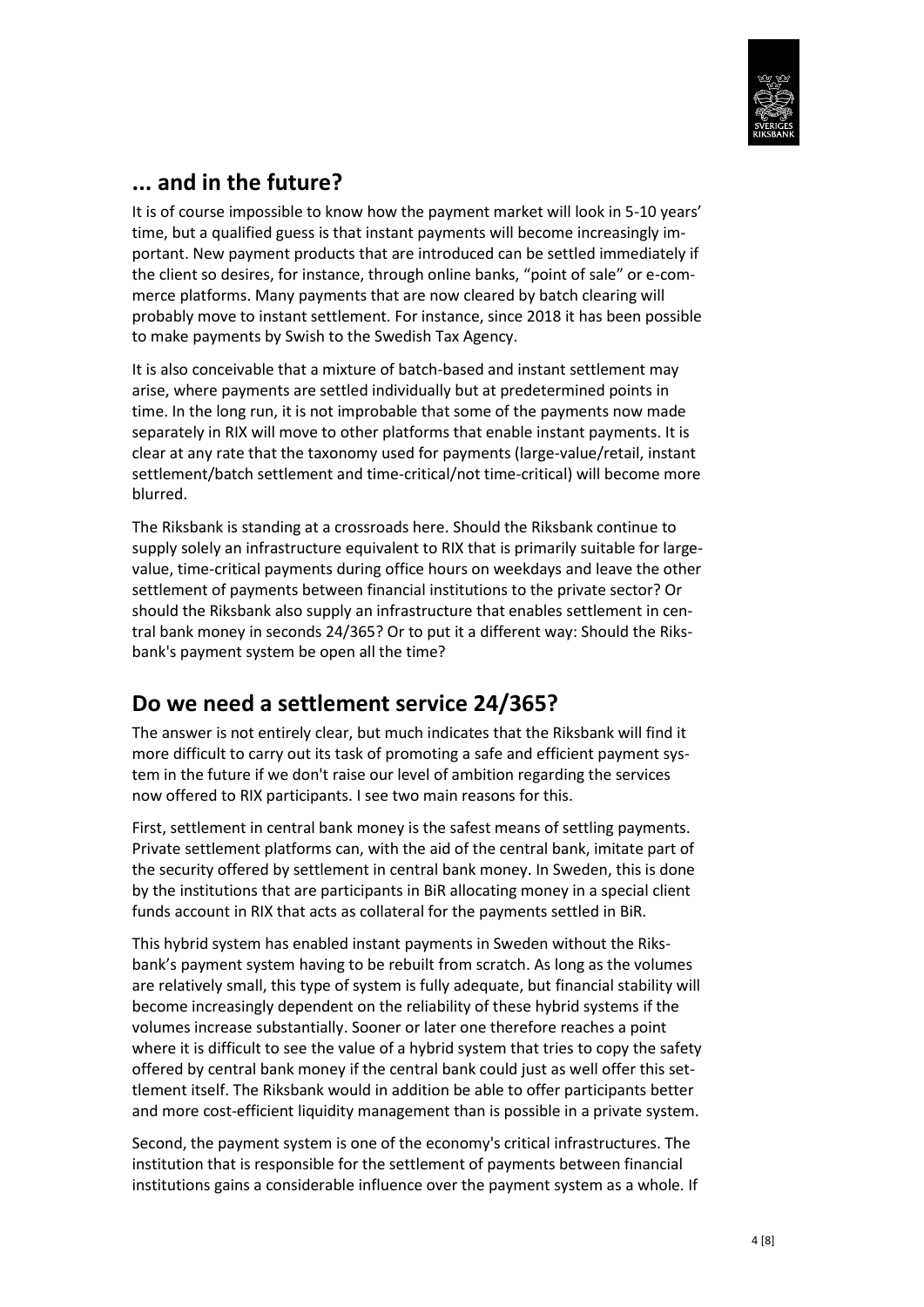

the settlement of payments had been a branch characterised by substantial competition and low entry barriers, it would not have been problem. But as payment settlement is instead characterised by economies of scale and network effects, Sweden actually has to choose between a public monopoly and some form of private monopoly. Even a privately-owned infrastructure can be supplied in a competitively neutral way without creating monopoly profits, but it must in that case be accompanied by regulations, supervision and oversight which is once again an unnecessary detour if the infrastructure could just as easily be directly supplied by a central bank.

I therefore believe that both financial stability and competition on the payment market would benefit from the Riksbank supplying a payment system that is available whenever the participants wish to use it.

#### **Platform sharing with other central banks is cost-effective**

Platforms for settling instant payments must be able to process a large number of payments, be accessible 24/365 and offer first-class continuity solutions. The systems are therefore expensive and complex to develop. We have not calculated in detail how much it would cost for the Riksbank to develop or procure a system for the settlement of instant payments, but simple business economics speak against this type of project.

Payment infrastructures entail substantial fixed costs. In addition to development costs, there are operating costs for personnel and IT and communications systems. Moreover, the payment system must be protected against various forms of threat, for instance, cyber attacks and large-scale frauds.<sup>8</sup>

The Swedish market is not sufficiently large to carry such a platform on its own shoulders cost-effectively. If the Riksbank is to supply a settlement service for instant payments, it is therefore preferable if it can do so by sharing a technical platform with other central banks. The more who share the cost of running the platform, the cheaper it will be and the more attractive to use.

# **Platform sharing with the Eurosystem**

1

As I mentioned earlier, the Riksbank is not the only central bank thinking about how its payment system needs modernisation to meet the demands of tomorrow, not least with regard to instant payments. The Eurosystem therefore decided in 2017 to add a new technical platform to its payment system TARGET2 (the Eurosystem's equivalent to RIX). This platform is called the Target Instant Payment Settlement (TIPS). It has been developed and run by the Italian central bank since November 2018.

During the spring the Riksbank has investigated the potential for using TIPS to settle instant payments in Swedish krona. The platform was initially built with the function of being able to settle payments even in other currencies than the euro,

<sup>&</sup>lt;sup>8</sup> Se[e Reducing the risk of wholesale payments fraud related to endpoint security, CPMI Papers No 178, BIS 2018.](https://www.bis.org/cpmi/publ/d178.htm)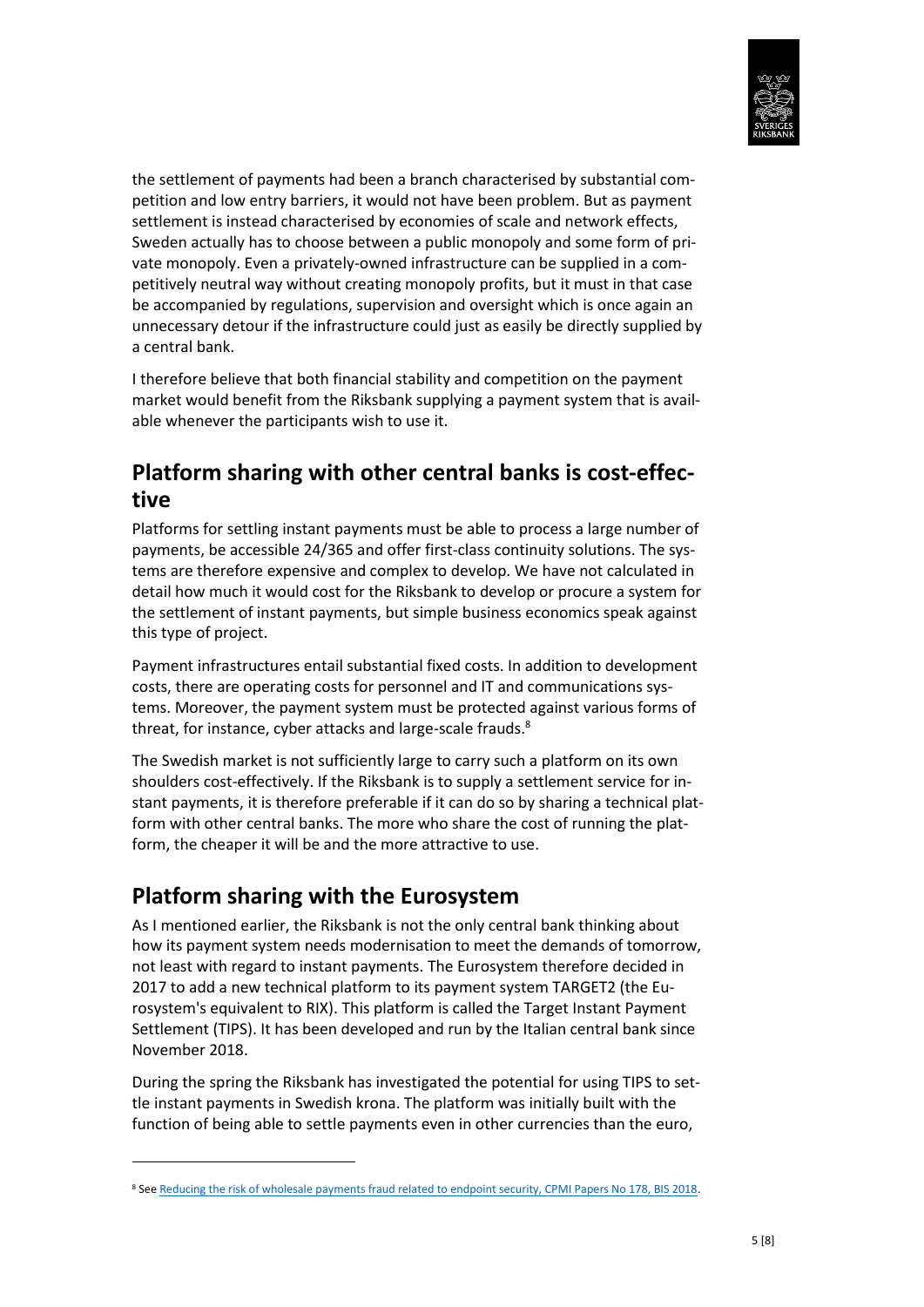

and our assessment is that there is no technical obstacle to settling payments in Swedish krona there. Moreover, it doesn't cost anything to join TIPS over and above the adaptations the Riksbank and the market need to make to their IT and communication systems. Joining the platform involves the central bank wishing to participate entering into an agreement with the ECB and the Eurosystem.

If the Riksbank decides to use TIPS, the settlement of instant payments in Swedish krona will thus take place in Italy, where the platform is located. As the Riksbank would then be outsourcing the operation of the system to an external party, the TIPS operations must meet the requirements made by Swedish legislation. In addition to these requirements, the outsourcing process would also raise a number of broader issues regarding national self-determination.

It may be worth reminding you that the Swedish payment infrastructure is already dependent on external parties. Let me give some examples: RIX has been procured from a South African company, the settlement of Swedish securities takes place in Euroclear's technical system in France, Swedish banknotes are printed in the United Kingdom, the communication network used to send payment orders between Swedish financial institutions, which is required for instance when customers make normal cash withdrawals, is owned by an international cooperative society with its headquarters in Belgium (SWIFT) and card transactions in Sweden are cleared through two American corporations.

The idea of a Swedish payment mechanism that can function without links to other countries has long been outpaced by reality and it would be just as unrealistic to imagine, for instance, that the Swedish pharmaceuticals industry could meet all the needs of the Swedish health service. The challenge for a small country like Sweden lies instead in being able to benefit from international cooperation by choosing counterparties that are reliable in the long term and with whom we have good relations, such as the ECB. Although Sweden does not have the euro as its currency, the Riksbank has long had a deep collaboration with the ECB on central bank issues. Countries such as Finland, Denmark and our Baltic neighbours consider that platform sharing with the Eurosystem is a secure solution. I believe it would work well for Sweden, too.<sup>9</sup>

Another question someone might have is whether TIPS can in some way be regarded as a first step towards introducing the euro in Sweden. The answer to that question is "no". It is the Riksdag, the Swedish Parliament, that decides what currency will be used in Sweden. TIPS is an IT system used to settle payments and it does not affect the Riksbank's capacity to conduct monetary policy, foreign exchange policy or to give emergency liquidity assistance in Swedish krona. Thus, the question of whether to join TIPS has nothing to do with being for or against introducing the euro as Sweden's currency.

It is, however, important for the Swedish krona's status as an independent and internationally viable currency that it is not perceived to be more complicated, expensive or unsafe to make payments in Swedish krona than in other currencies.

1

<sup>&</sup>lt;sup>9</sup> Denmark has not taken a stance on TIPS, but uses the Eurosystem's pan-European platform for securities settlement, T2S.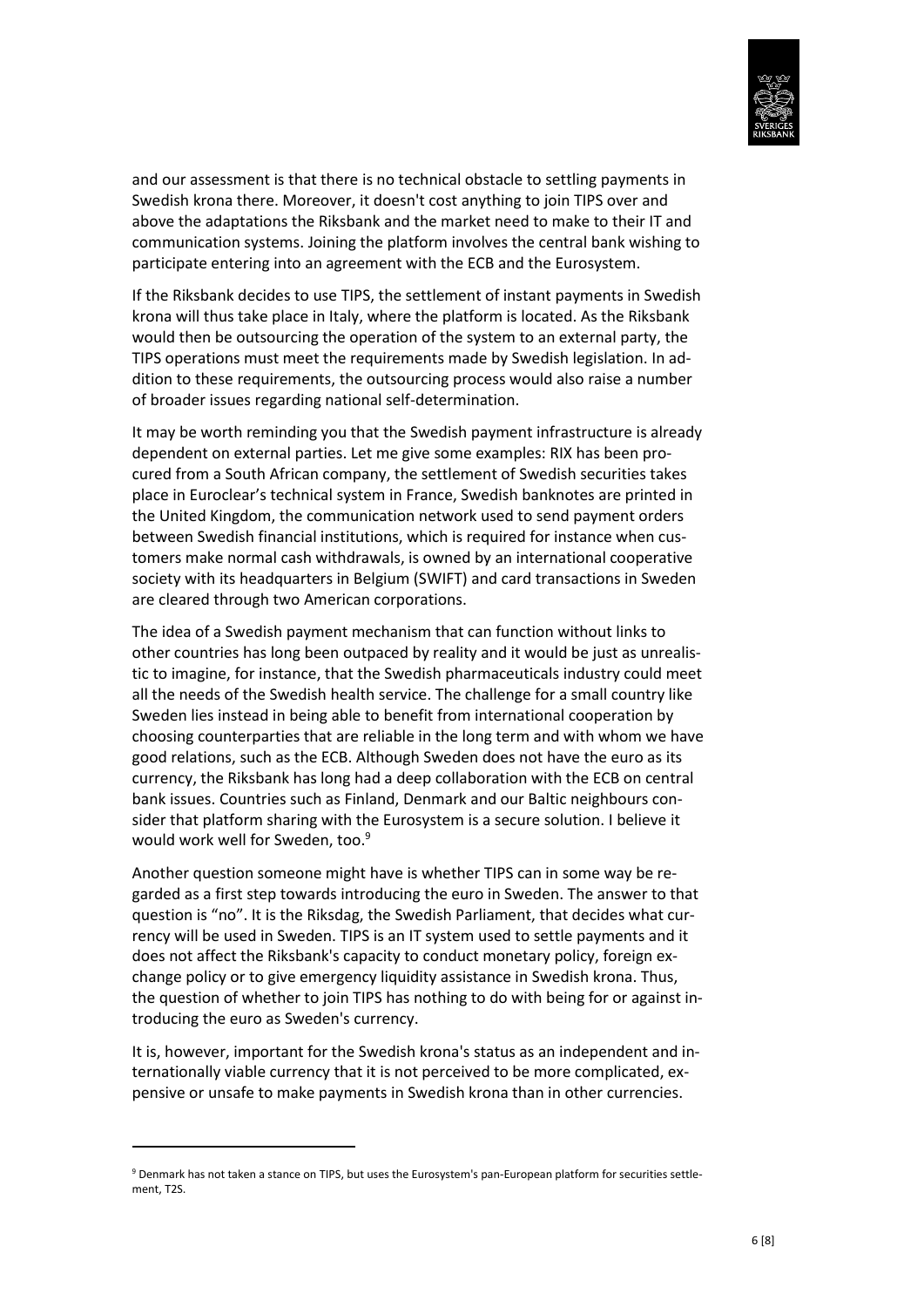

This means that the settlement services offered by the Riksbank to financial institutions must be at least as safe and efficient as those available abroad. From this perspective, too, it would appear a good idea to share a technical platform with the euro countries.

#### **How will RIX and TIPS co-exist?**

If the Riksbank begins using the TIPS platform to offer settlement of instant payments, RIX needs to change its form and function. It is not appropriate to go into all the details here and now, so let me just describe the arrangement on a general level.

The current RIX system (hereafter referred to as  $RIX<sub>RTGS</sub>$ ) will remain in place. When RIX $_{RIGS}$  closes for settlement at the end of the working day, the Riksbank will implement its monetary policy transactions, just as it does today. But  $\text{RIX}_{\text{RTGS}}$ will additionally be equipped with some new features. For instance, a participant in RIX<sub>RTGS</sub> will have access to intraday credit almost 24 hours a day, compared with today when it is only available during RIX's normal opening hours.

In addition to RIX $_{RTSS}$ , settlement will be available 24/365 via the TIPS platform (hereafter referred to as  $RIX_{INST}$ ). To make it easier for the participants to manage their liquidity, it will be possible to move liquidity within the RIX family from  $RIX_{RTGS}$  to RIX<sub>INST</sub> and vice versa around the clock, which guarantees smooth and cheap settlement of payments.<sup>10</sup> The aim is that an institution wishing to become a member of RIX<sub>RTGS</sub> will not need to be a member of RIX<sub>INST</sub> or vice versa.

If we add the TIPS platform to RIX, it will thus be possible for financial institutions to settle payments in central bank money around the clock.

#### **How would TIPS affect the Swedish payment market?**

If the Riksbank decides to use TIPS to provide a settlement service 24/365, most private individuals and companies will not notice any difference in the short term. However, the institutions participating in  $RIX_{INT}$  will need to adapt their message formats and processes to the regulatory framework applying for instant payments in large parts of the rest of Europe.

As with all other harmonisation, there will be a balance between a possible need for tailor-made national solutions and the profits that can be reaped from full participation in the EU's single market. Of course there may be advantages if a market "does its own thing", but in the long run I believe that Sweden has a lot to gain in adapting to the rest of the EU in this respect. Sweden is ahead of its European neighbours in the journey towards a cashless society, and Swedish banks and FinTech companies are well-equipped to continue launching innovative payment services.

**.** 

<sup>10</sup> As far as monetary policy is concerned, it is only the participant's *net* position with regard to the Riksbank that is important. If a participant in RIX borrows, say, SEK 10 billion in RIX<sub>RTGS</sub> and invests the same amount in its account in RIX<sub>INST</sub> the net position with regard to the Riksbank and thus the participant's interest expenditure, will be zero.